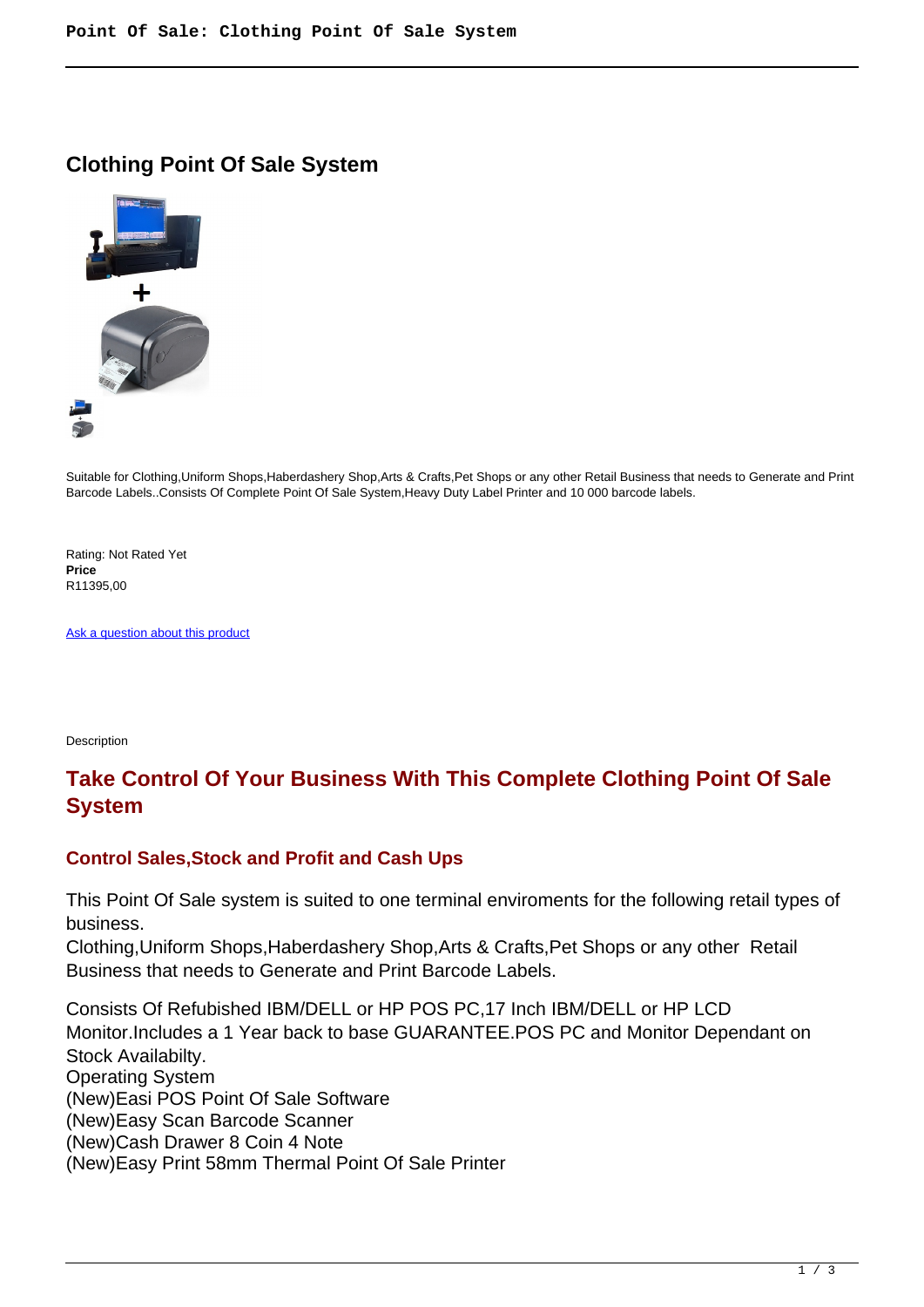(New)GP-1124 Heavy Duty Barcode Label Printer 10 000 Barcode Labels

Setup and 2 Hours training at our offices or remote setup and training via the internet.

#### **FEATURES**

Full Barcode Scanning for fixed prices as as well as price imbedded barcodes for Butcheries and Fruit & Veg Shops.Easy Pos also supports the generation and printing of barcodes for items without barcodes. Easy Pos can also be linked to a label printer to print barcode labels.

[User setup for Supervisor,Manager and Cashier with Void Control and Access right Setup](images/retail/User_And_Security.jpg) ( **Click For Preview)**

User Logon using User code,Bar Code,Magnetic Card or Fingerprint Reader

[Comprehensive Daily Cash Up Reporting for System Users and Turnover Reporting including](images/retail/CashUpReport.jpg) [Void Transactions andPayout Transactions](images/retail/CashUpReport.jpg) (**Click For Preview)**

Fully configurable Keyboard Layout

[Sales,Stock and Profit Management with easy to understand Reporting](images/retail/Item_Sales_Report.jpg) (**Click For Preview)**

[Sample Report \(](images/retail/Item_Sales_Report.jpg)**Click For Preview)**

Receipt On/Off Function with after transaction Receipt Printing

[Comprehensive Lay Buy Management Function for Clothing and Furniture Stores.\(](index.php?option=com_content&view=article&id=22)**Click To Watch Video**)

Hold Sale Function,to put a sale on hold to assist another customer (While first customer fetches his wallet Etc) .

[Delivery Management for TakeAways ,Fast Food or for use for in Hardware and Furniture](index.php?option=com_content&view=article&id=21) [Retail. \(](index.php?option=com_content&view=article&id=21)**Click To Watch Video**)

[Receive and Track Foreign Currency Payments for Airports and Countries where Multiple](index.php?option=com_content&view=article&id=23) [Currencies are used. For Example Zimbabwe, Mozambique, Angola,Malawi etc](index.php?option=com_content&view=article&id=23) **(Click To Watch Video)**

# **Simple And Easy To Use**

Installation and Delivery Options

Option 1

You can make an appointment to view a demonstration at our offices at our offices and we will train you how to use the system to manage your business.This normally takes about an hour and booking is essential.We will not be able to assist you without an appointment.To make an appointment call us [\(Click Here\)](address)